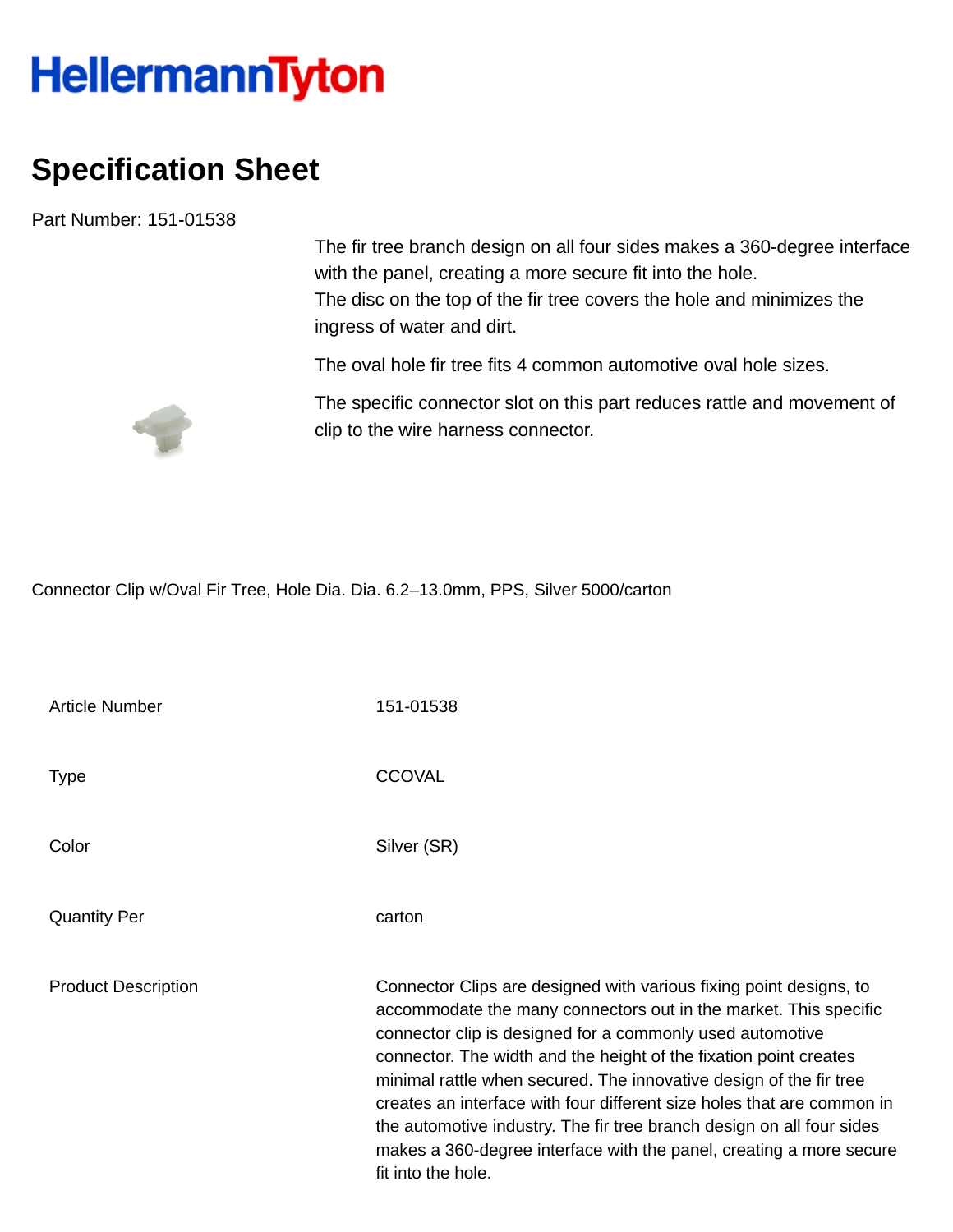| <b>Short Description</b>            | Connector Clip w/Oval Fir Tree, Hole Dia. Dia. 6.2-13.0mm, PPS,<br>Silver 5000/carton |
|-------------------------------------|---------------------------------------------------------------------------------------|
| <b>Global Part Name</b>             | CCOVAL-PPS-SR                                                                         |
| Length L (Imperial)                 | 1.16                                                                                  |
| Length L (Metric)                   | 29.34                                                                                 |
| <b>Fixation Method</b>              | Fir Tree for oval holes                                                               |
| Width W (Imperial)                  | 0.69                                                                                  |
| Width W (Metric)                    | 17.63                                                                                 |
| Height H (Imperial)                 | 0.79                                                                                  |
| Height H (Metric)                   | 19.98                                                                                 |
| Panel Thickness Min (Imperial)      | 0.023                                                                                 |
| Panel Thickness Max (Imperial)      | 0.27                                                                                  |
| Panel Thickness Min (Metric)        | 0.6                                                                                   |
| Panel Thickness Max (Metric)        | 6.75                                                                                  |
| Mounting Hole Diameter D (Imperial) | 0.24 x 0.48 " 0.26 x 0.50 " 0.26 x 0.51 " 0.28 x 0.47                                 |
| Mounting Hole Diameter D (Metric)   | 7.0 x 12.0 mm 6.5 x 13.0 mm 6.5 x 12.5 mm 6.2 x 12.2 mm                               |